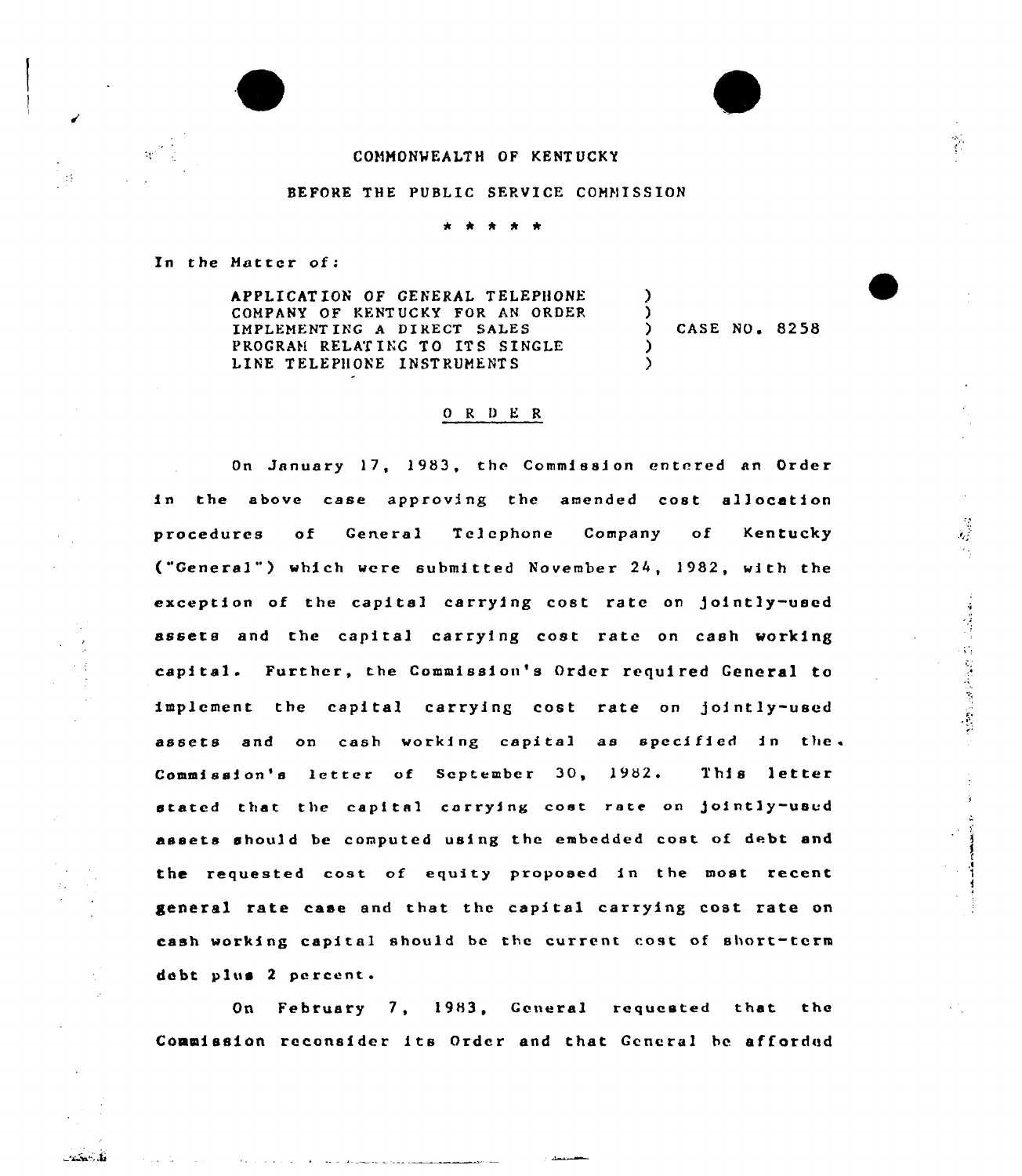$\mathbb{R}$ the opportunity to present additional information. Furthermore, on February 25, 1983, General, as required by the Commission's Order entered February 17, 1953, filed its statement of matters on which rehearing was sought. General's primary concern was the Commission's deviation from use of the fair, just and reasonable return established during a general rate proceeding for the determination of carrying cost to the nonregulatcd portion of its business.

1. ののおものをある

<sup>A</sup> rehearing was held on April 6, 1983. At the hearing General presented a statement of its position, and Mr. Bruce M. Holmberg, Vice President-General Manager of General Telephone cross-examination. of Kentucky, was available for

General's position is that it operates one business and that the costs to the regulated and unregulated segments of the business should be equal. The Commission agrees that officially General operates one business. However, the Commission docs not agree that the costs of the two segments of the business should be equal, since the risks may differ materially. With the rapidly changing environment in the telecommunications industry, the nonrcgulated segment has been forced into the world of competition and high technology. The Commission recognizes this and is of the opinion that the risks of these two segments differ, and, therefore, the nonregulated segment should not bc sheltered by the regulated segment.

 $-2-$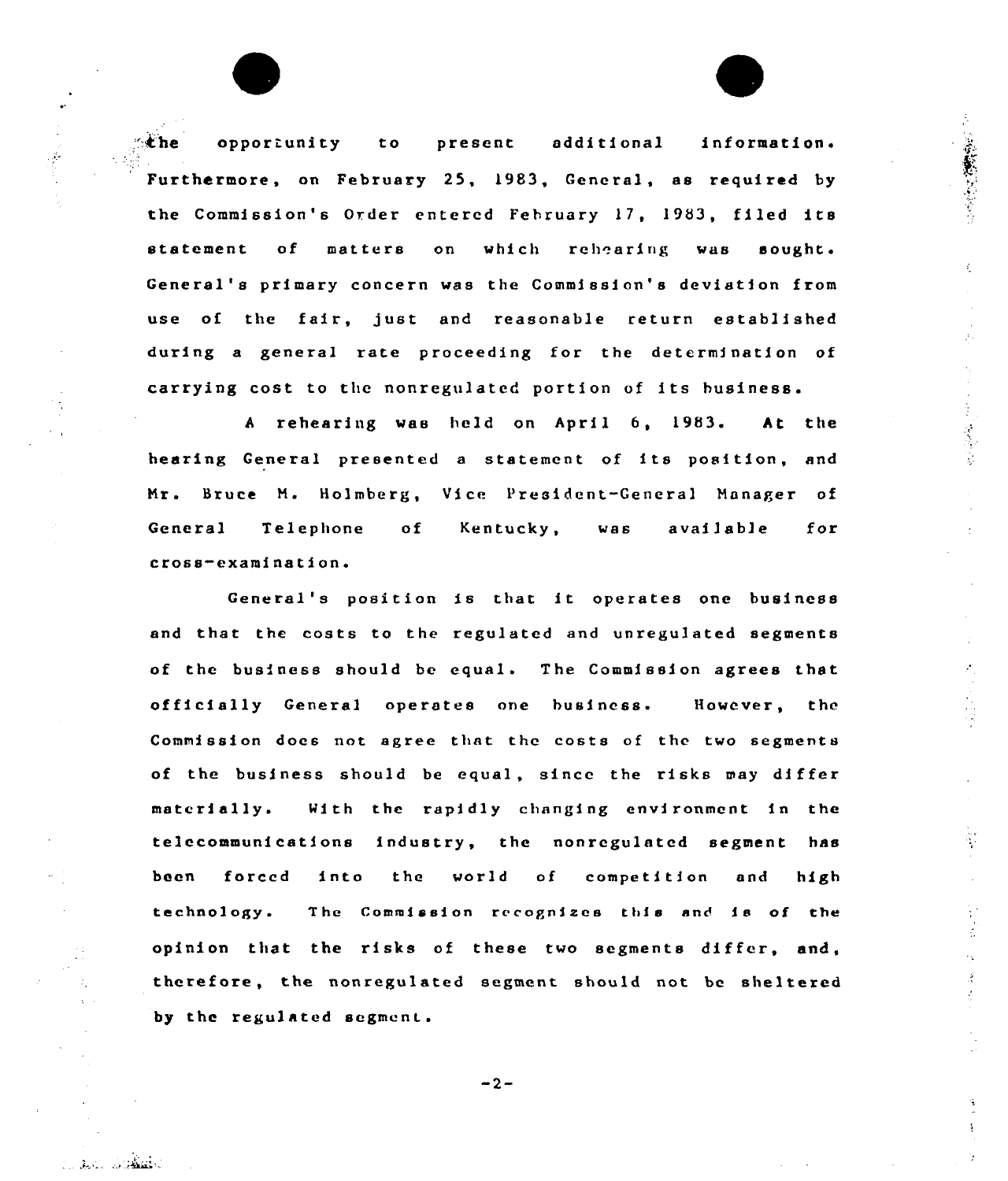In the absence of arms-length transactions between the unregulated and regulated segments wherein the distinct costs of doing business could be ascertained, judgment must be used. It is, therefore, the opinion of the Commission that General did not provide any new evidence to support its position that the costs should be equal, and therefore that the Order entered January 17, 1983, should not be changed.

During the rehearing General raised the issue of assets and cash flow of the nonregulated segment being used by the regulated segment and the appropriate cost rates when this occurred. General contended that it would be illogical for the regulated segment to provide <sup>a</sup> carrying cost to the nonregulated segment in excess of that which could be obtained in an arms-length transaction. The Commission agrees. Consequently, the Commission is of the opinion that in the event the cash flow is from the nonregulated segment to the regulated segment, the cash working capital carrying cost rate should be no greater than the cheapest alternate source of funds and that when the reverse is true, the nonregulated segment should continue to reflect a premium of 2 percent, thus providing the least cost to the regulated ratepayors. Furthermore, in the event nonregulated asset are jointly used, General's regulated segment should make every effort to obtain an arms-length rental cost or purchase cost of such assets and may be required by the Commission to prove that its costs reflect this concept.

 $-3-$